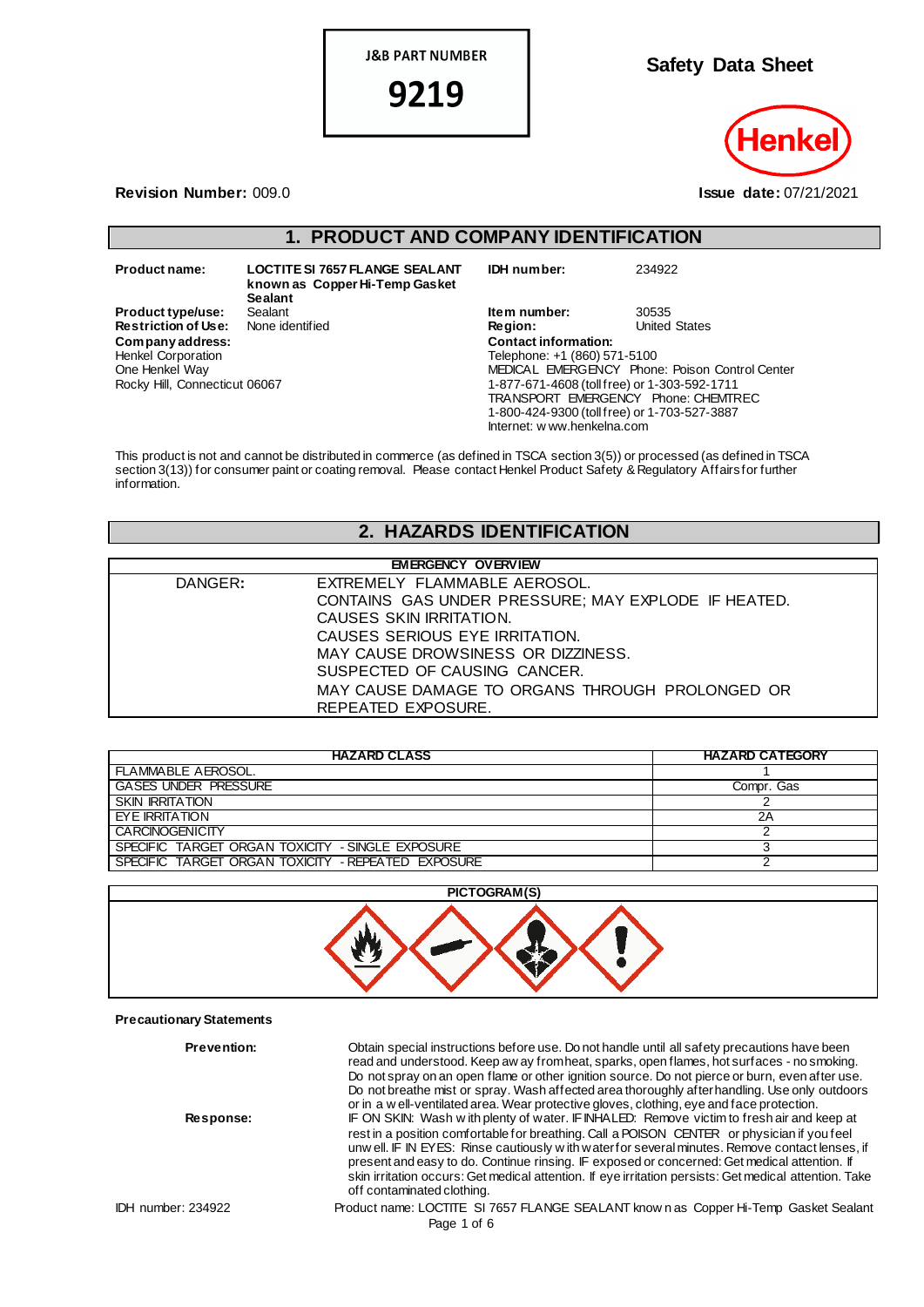Storage: Store in a w ell-ventilated place. Keep container tightly closed. Store locked up. Protect from sunlight. Do not expose to temperatures exceeding 50°C/122°F. **Disposal:** Dispose of contents and/or container according to Federal, State/Provincial and local governmental regulations.

Classification complies w ith OSHA Hazard Communication Standard (29 CFR 1910.1200) and is consistent with the provisions of the United Nations Globally Harmonized System of Classification and Labeling of Chemicals (GHS).

**See Section 11 for additional toxicological information.**

## **3. COMPOSITION / INFORMATION ON INGREDIENTS**

| Hazardous Component(s)                                         | <b>CAS Number</b> | Percentage* |
|----------------------------------------------------------------|-------------------|-------------|
| Ethyl acetate                                                  | 141-78-6          | $30 - 60$   |
| Methylene chloride                                             | 75-09-2           | $10 - 30$   |
| butane                                                         | 106-97-8          | $10 - 30$   |
| propane                                                        | 74-98-6           | $10 - 30$   |
| Solvent naphtha (petroleum), light aliph.,<br>$<$ 0.1% benzene | 64742-89-8        | $5 - 10$    |
| Copper                                                         | 7440-50-8         | - 5         |
| acetone                                                        | $67 - 64 - 1$     | - 5         |

\* Exact percentages may vary or are trade secret. Concentration range is provided to assist users in providing appropriate pr otections.

| <b>4. FIRST AID MEASURES</b>       |                                                                                                                                                                                                                                                                                                                                                                        |  |  |
|------------------------------------|------------------------------------------------------------------------------------------------------------------------------------------------------------------------------------------------------------------------------------------------------------------------------------------------------------------------------------------------------------------------|--|--|
| Inhalation:                        | Move to fresh air. If breathing is difficult, give oxygen. If not breathing, give<br>artificial respiration. Get medical attention.                                                                                                                                                                                                                                    |  |  |
| Skin contact:                      | Immediately flush skin w ith plenty of w ater (using soap, if available). Remove<br>contaminated clothing and footwear. Get medical attention. Wash clothing<br>before reuse.                                                                                                                                                                                          |  |  |
| Eye contact:                       | Rinse immediately with plenty of water, also under the eyelids, for at least 15<br>minutes. Get medical attention.                                                                                                                                                                                                                                                     |  |  |
| Ingestion:                         | DO NOT induce vomiting unless directed to do so by medical personnel.<br>Never give anything by mouth to an unconscious person. Get medical<br>attention.                                                                                                                                                                                                              |  |  |
| Symptoms:                          | See Section 11.                                                                                                                                                                                                                                                                                                                                                        |  |  |
| <b>5. FIRE FIGHTING MEASURES</b>   |                                                                                                                                                                                                                                                                                                                                                                        |  |  |
| Extinguishing media:               | Foam, dry chemical or carbon dioxide.                                                                                                                                                                                                                                                                                                                                  |  |  |
| Special firefighting procedures:   | Water should be used to cool closed containers to prevent pressure build-up<br>and possible autoignition or explosion w hen exposed to extreme heat. Wear<br>self-contained breathing apparatus and full protective clothing, such as turn-<br>out gear.                                                                                                               |  |  |
| Unusual fire or explosion hazards: | Contents under pressure. Do not handle or store near an open flame, heat or<br>other sources of ignition. Exposure to temperatures above 49°C (120°F) may<br>cause container to burst. Do not puncture or incinerate pressurized<br>containers. Vapors may accumulate in low or confined areas, travel<br>considerable distance to source of ignition, and flash back. |  |  |
| Hazardous combustion products:     | Oxides of carbon. Hydrocarbons. Hydrogen chloride. Chlorine. Phosgene.<br>Irritating vapors.                                                                                                                                                                                                                                                                           |  |  |

## **6. ACCIDENTAL RELEASE MEASURES**

**Use personal protection recommended in Section 8, isolate the hazard area and deny entry to unnecessary and unprotected personnel.**

**Environmental precautions:** Do not allow product to enter sew er or waterways.

IDH number: 234922 Product name: LOCTITE SI 7657 FLANGE SEALANT know n as Copper Hi-Temp Gasket Sealant Page 2 of 6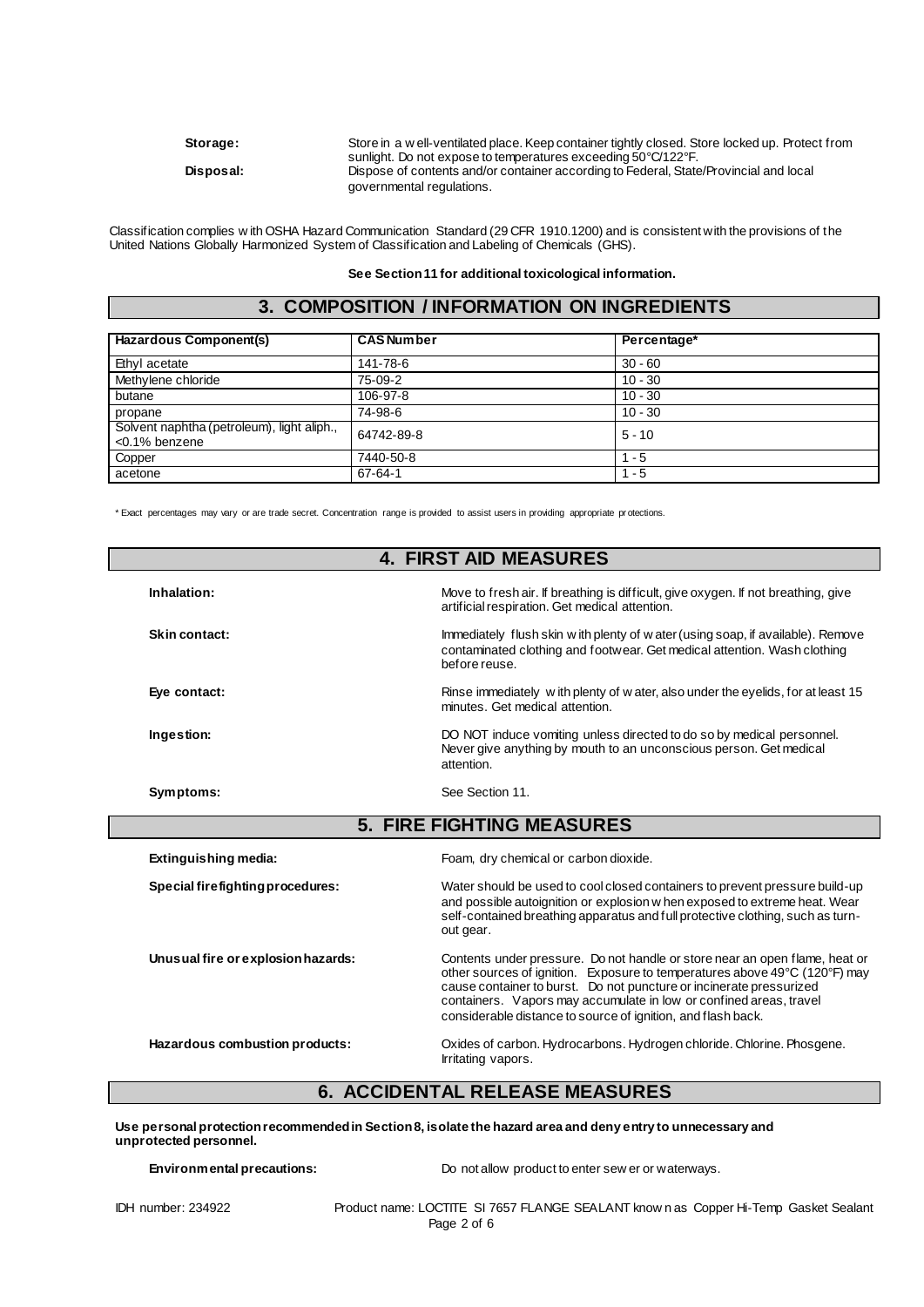**Clean-up methods: Remove all sources of ignition. Keep unnecessary personnel away. Ensure Remove all sources of ignition. Keep unnecessary personnel away. Ensure** adequate ventilation. Wear appropriate personal protective equipment. Soak up w ith inert absorbent material (e.g. sand, silica gel, acid binder, universal binder, saw dust). Scrape up as much material as possible. Store in a closed container until ready for disposal. Refer to Section 8 "Exposure Controls / Personal Protection" prior to clean up.

# **7. HANDLING AND STORAGE**

**Handling:** During use and until all vapors are gone: Keep area ventilated - do not smoke; extinguish all flames, pilot lights, and heaters; turn off stoves, electrical tools and appliances, and any other sources of ignition. Prevent contact w ith eyes, skin and clothing. Do not breathe vapor and mist. Wash thoroughly after handling. Do not puncture or incinerate pressurized containers. Refer to Section 8.

Storage: Storage: Storage: Storage: Do not store above 49 °C (120 °F). Keep in a cool, w ell ventilated area aw ay from heat, sparks and open flame. Keep container tightly closed until ready for use.

## **8. EXPOSURE CONTROLS / PERSONAL PROTECTION**

**Employers should complete an assessment of all workplaces to determine the need for, and selection of, proper exposure controls and protective equipment for each task performed.**

| Hazardous Component(s)                                      | <b>ACGIHTLV</b>                                                                   | <b>OSHA PEL</b>                                                         | <b>AIHA WEEL</b> | <b>OTHER</b> |
|-------------------------------------------------------------|-----------------------------------------------------------------------------------|-------------------------------------------------------------------------|------------------|--------------|
| Ethyl acetate                                               | 400 ppm TWA                                                                       | 400 ppm (1,400<br>mg/m3) PEL                                            | None             | None         |
| Methylene chloride                                          | 50 ppm TWA                                                                        | $12.5$ ppm<br>OSHA ACT<br>25 ppm TWA<br>125 ppm STEL                    | None             | None         |
| butane                                                      | 1,000 ppm STEL<br>(Simple asphyxiant.)                                            | None                                                                    | None             | None         |
| propane                                                     | D: Simple<br>asphyxiant, EX:<br><b>Explosion hazard</b><br>Simple asphyxiant.)    | 1,000 ppm (1,800<br>mg/m3) PEL                                          | None             | None         |
| Solvent naphtha (petroleum), light aliph.,<br><0.1% benzene | None                                                                              | 100 ppm (400<br>mg/m3) PEL                                              | None             | None         |
| Copper                                                      | $0.2 \text{ mg/m}3$ TWA (as<br>Cu) Fume.<br>1 mg/m3 TWA (as<br>Cu) Dust and mist. | $mg/m3$ PEL (as Cu)<br>Dust and mist.<br>0.1 mg/m3 PEL (as<br>Cu) Fume. | None             | None         |
| acetone                                                     | 250 ppm TWA<br>500 ppm STEL                                                       | 1,000 ppm (2,400<br>mg/m3) PEL                                          | None             | None         |

**Engineering controls:** Provide adequate local exhaust ventilation to maintain w orker exposure below exposure limits.

**Respiratory protection:** If airborne concentrations are above the applicable exposure limits, use NIOSH approved respiratory protection. Use a NIOSH approved air-purifying respirator w ith an organic vapor cartridge.

Eye/face protection: Safety goggles or safety glasses with side shields. Full face protection should be used if the potential for splashing or spraying of product exists. Safety show ers and eye wash stations should be available.

**Skin protection:** Use chemical resistant, impermeable clothing including gloves and either an apron or body suit to prevent skin contact.

# **9. PHYSICAL AND CHEMICAL PROPERTIES**

**Physical state:** Aerosol **Color:** Golden, Copper Color: Color: Color: Copper Color: Copper Color: Copper Color: Copper Color: Copper Color: Copper Color: Copper Color: Copper Color: Copper Copper Copper Copper Copper Copper Copper Copper Copper Co **Odor:** Solvent **Odor threshold:** Not available. **pH:**<br> **Vapor pressure:**<br> **Vapor pressure:**<br> **Vapor pressure:**  $V$ apor pressure:

IDH number: 234922 Product name: LOCTITE SI 7657 FLANGE SEALANT know n as Copper Hi-Temp Gasket Sealant Page 3 of 6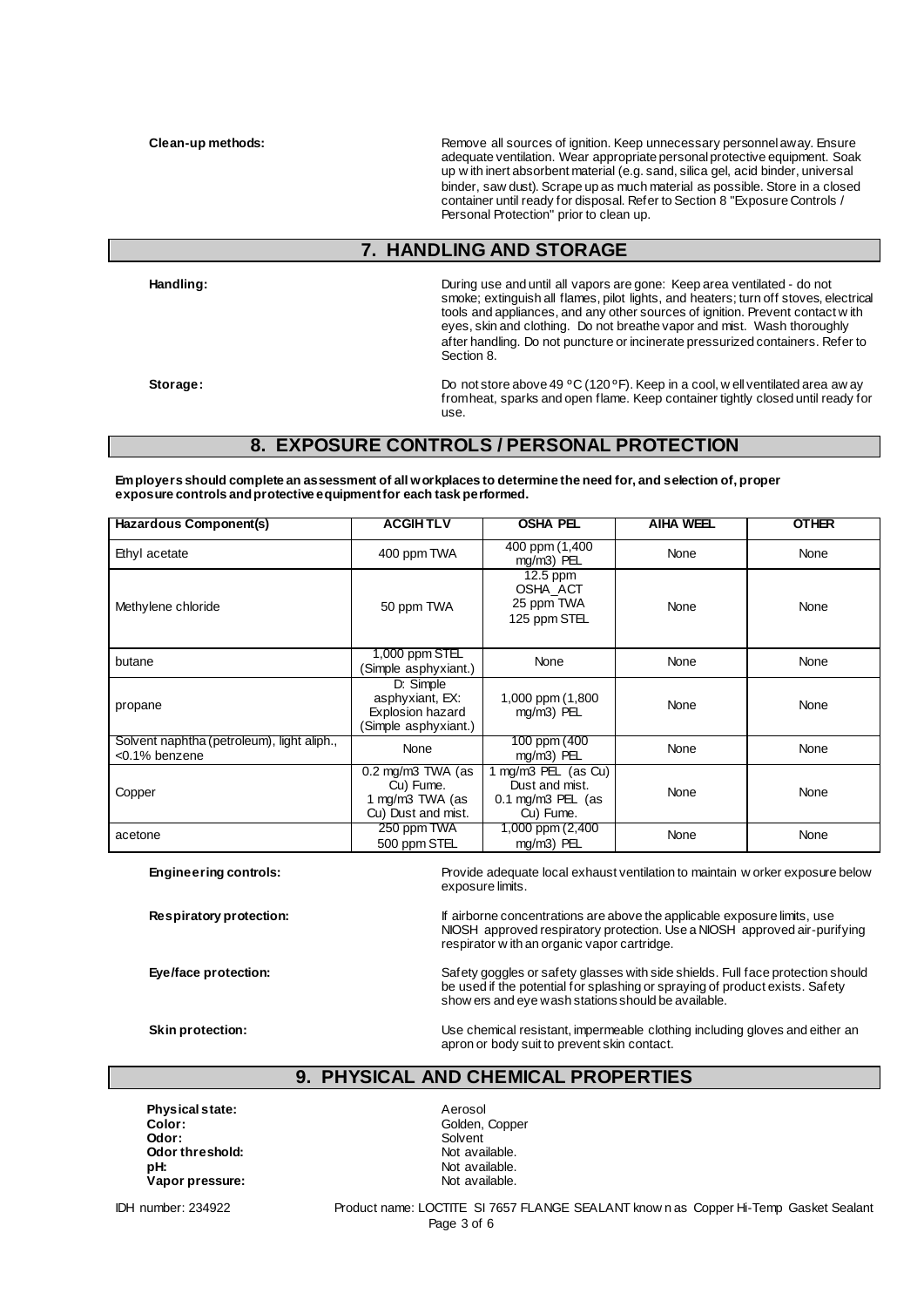| Boiling point/range:                     | $>$ 38 °C ( $>$ 100.4 °F)                         |
|------------------------------------------|---------------------------------------------------|
| Melting point/range:                     | Not available.                                    |
| <b>Specific gravity:</b>                 | 0.93 (concentrate)                                |
| Vapor density:                           | Not available.                                    |
| Flash point:                             | $-104$ °C ( $-155.2$ °F); (value for propellant). |
| Flam mable/Explosive limits - low er:    | Not available.                                    |
| Flam mable/Explosive limits - upper:     | Not available.                                    |
| Autoignition temperature:                | Not available.                                    |
| <b>Flam mability:</b>                    | Extremely flammable aerosol.                      |
| <b>Evaporation rate:</b>                 | Greater than butyl acetate.                       |
| Solubility in water:                     | <b>Insoluble</b>                                  |
| Partition coefficient (n-octanol/water): | Not available.                                    |
| <b>VOC content:</b>                      | 59.54 % EPA Method 24                             |
| Viscosity:                               | Not available.                                    |
| Decomposition temperature:               | Not available.                                    |

# **10. STABILITY AND REACTIVITY**

| Stability:                           | Stable under normal conditions of storage and use.                                                                                                    |
|--------------------------------------|-------------------------------------------------------------------------------------------------------------------------------------------------------|
| Hazardous reactions:                 | None under normal processing.                                                                                                                         |
| Hazardous decomposition<br>products: | Oxides of carbon. Hydrogen chloride gas. Chlorine. Phosgene. Irritating vapors.                                                                       |
| Incompatible materials:              | Strong oxidizing agents. Strong alkalis. Reactive metals.                                                                                             |
| Reactivity:                          | Not available.                                                                                                                                        |
| Conditions to avoid:                 | Do not puncture the container. Elevated temperatures. Heat, flames, sparks and other sources<br>of ignition. Store aw ay from incompatible materials. |

# **11. TOXICOLOGICAL INFORMATION**

**Relevant routes of exposure:** Skin, Inhalation, Eyes, Ingestion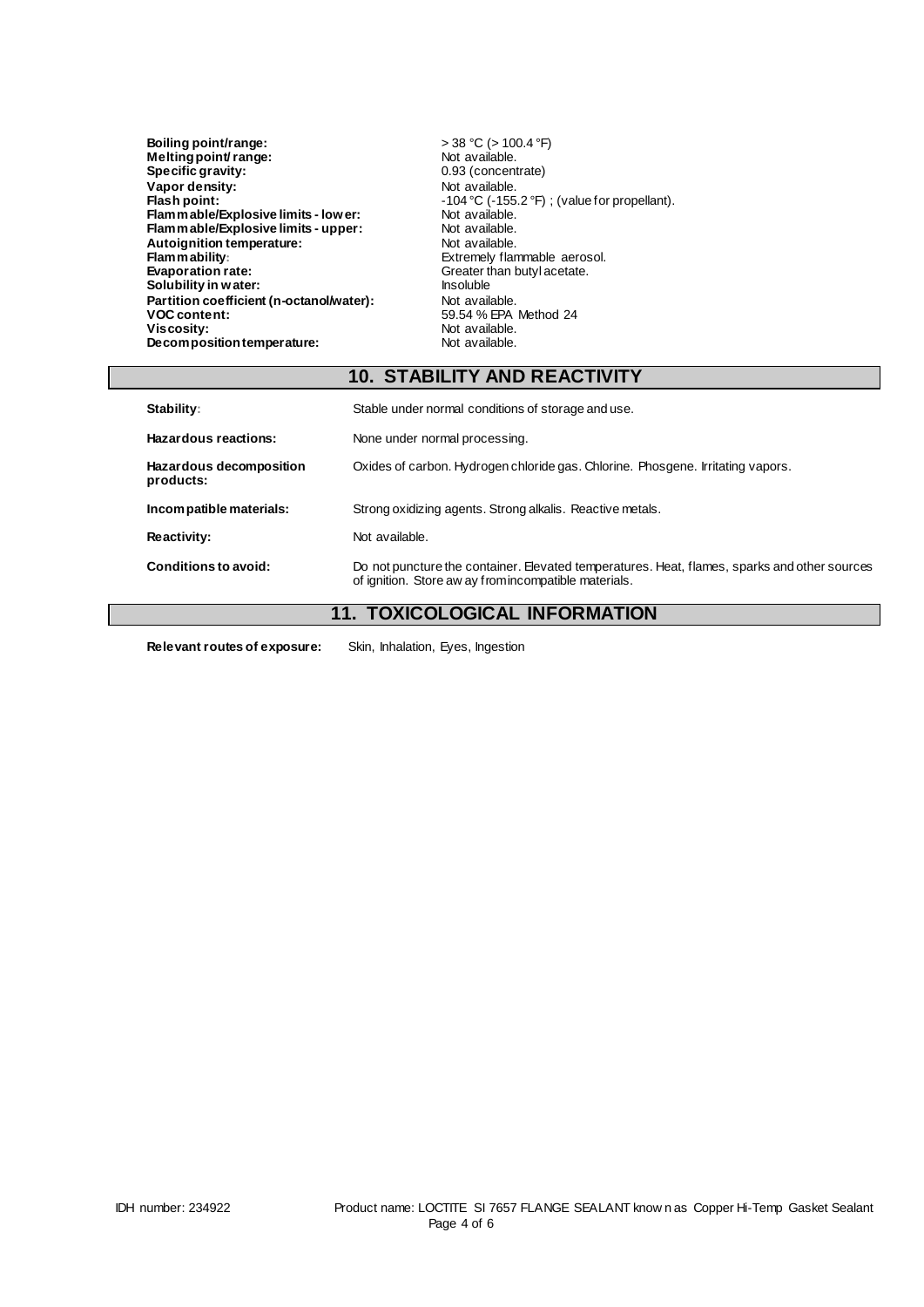#### **Potential Health Effects/Symptoms**

| Inhalation:          | May cause respiratory tract irritation. May cause dizziness, incoordination, headache, nausea, |
|----------------------|------------------------------------------------------------------------------------------------|
|                      | and vomiting.                                                                                  |
| <b>Skin contact:</b> | Causes skin irritation.                                                                        |
| Eve contact:         | Causes serious eve irritation.                                                                 |
| Ingestion:           | May cause gastrointestinal tract irritation if swallowed.                                      |
|                      |                                                                                                |

| Hazardous Component(s)                                      | LD50s and LC50s                                                                                                                                                                                                                                                                                                  | Immediate and Delayed Health Effects                                                                                                              |  |
|-------------------------------------------------------------|------------------------------------------------------------------------------------------------------------------------------------------------------------------------------------------------------------------------------------------------------------------------------------------------------------------|---------------------------------------------------------------------------------------------------------------------------------------------------|--|
| Ethyl acetate                                               | Oral LD50 (Rat) = $5.6$ g/kg<br>Oral LD50 (Mouse) = $0.44$ g/kg                                                                                                                                                                                                                                                  | Blood, Central nervous system, Irritant                                                                                                           |  |
| Methylene chloride                                          | Oral LD50 $(Rat) = 1,600$ mg/kg                                                                                                                                                                                                                                                                                  | Blood, Cardiac, Central nervous system,<br>Corrosive, Irritant, Kidney, Liver, Some<br>evidence of carcinogenicity                                |  |
| butane                                                      | None                                                                                                                                                                                                                                                                                                             | Cardiac, Central nervous system, Irritant                                                                                                         |  |
| propane                                                     | Inhalation LC50 (Rat, $4 h$ ) = > 13023 ppm<br>Inhalation LC50 (Rat, $4 h$ ) = > 13023 ppm                                                                                                                                                                                                                       | Cardiac, Central nervous system, Irritant                                                                                                         |  |
| Solvent naphtha (petroleum), light aliph.,<br><0.1% benzene | Inhalation LC50 (Rat, $4 h$ ) = $> 7.630$ mg/m3<br>Inhalation LC50 (Rat, $4 h$ ) = > 5,610 mg/m3                                                                                                                                                                                                                 | <b>Irritant</b>                                                                                                                                   |  |
| Copper                                                      | Inhalation LC50 (Rat, $4 h$ ) = > 5.11 mg/l                                                                                                                                                                                                                                                                      | Allergen, Blood, Central nervous system,<br>Developmental, Gastrointestinal, Immune<br>system, Irritant, Kidney, Liver, Mutagen,<br>Sensory, Skin |  |
| acetone                                                     | Oral LD50 (Mouse) = $5.2$ g/kg<br>Oral LD50 (Mouse) = $3,000$ mg/kg<br>Oral LD50 (Rabbit) = $5,340$ mg/kg<br>Oral LD50 $(Rat) = 5,800$ mg/kg<br>Oral LD50 (Rat) = $9,800$ mg/kg<br>Dermal LD50 (Rabbit) = $20,000$ mg/kg<br>Inhalation LC50 (Rat, $4 h$ ) = 76 mg/l<br>Inhalation LC50 (Rat, $4 h$ ) = 50.1 mg/l | Central nervous system, Irritant                                                                                                                  |  |

| Hazardous Component(s)                                      | NTP Carcinogen                                      | <b>IARC Carcinogen</b> | <b>OSHA Carcinogen</b><br>(Specifically Regulated) |
|-------------------------------------------------------------|-----------------------------------------------------|------------------------|----------------------------------------------------|
| Ethyl acetate                                               | No                                                  | No                     | No                                                 |
| Methylene chloride                                          | Reasonably Anticipated to be<br>a Human Carcinogen. | Group 2A               | Yes                                                |
| butane                                                      | No                                                  | No.                    | No                                                 |
| propane                                                     | <b>No</b>                                           | <b>No</b>              | No                                                 |
| Solvent naphtha (petroleum), light aliph.,<br><0.1% benzene | No                                                  | No                     | No                                                 |
| Copper                                                      | <b>No</b>                                           | <b>No</b>              | <b>No</b>                                          |
| acetone                                                     | No                                                  | No                     | <b>No</b>                                          |

# **12. ECOLOGICAL INFORMATION**

**Ecological information:** Not available.

# **13. DISPOSAL CONSIDERATIONS**

**Information provided is for unused product only.**

**Recommended method of disposal:** Follow all local, state, federal and provincial regulations for disposal.

# **14. TRANSPORT INFORMATION**

**The transport information provided in this section only applies to the material/formulation itself, and is not specific to any package/configuration.**

**U.S. Department of Transportation Ground (49 CFR)**

| Aerosols                       |
|--------------------------------|
| 21                             |
| UN 1950                        |
| <b>None</b>                    |
| Dichloromethane, Ethyl acetate |
|                                |